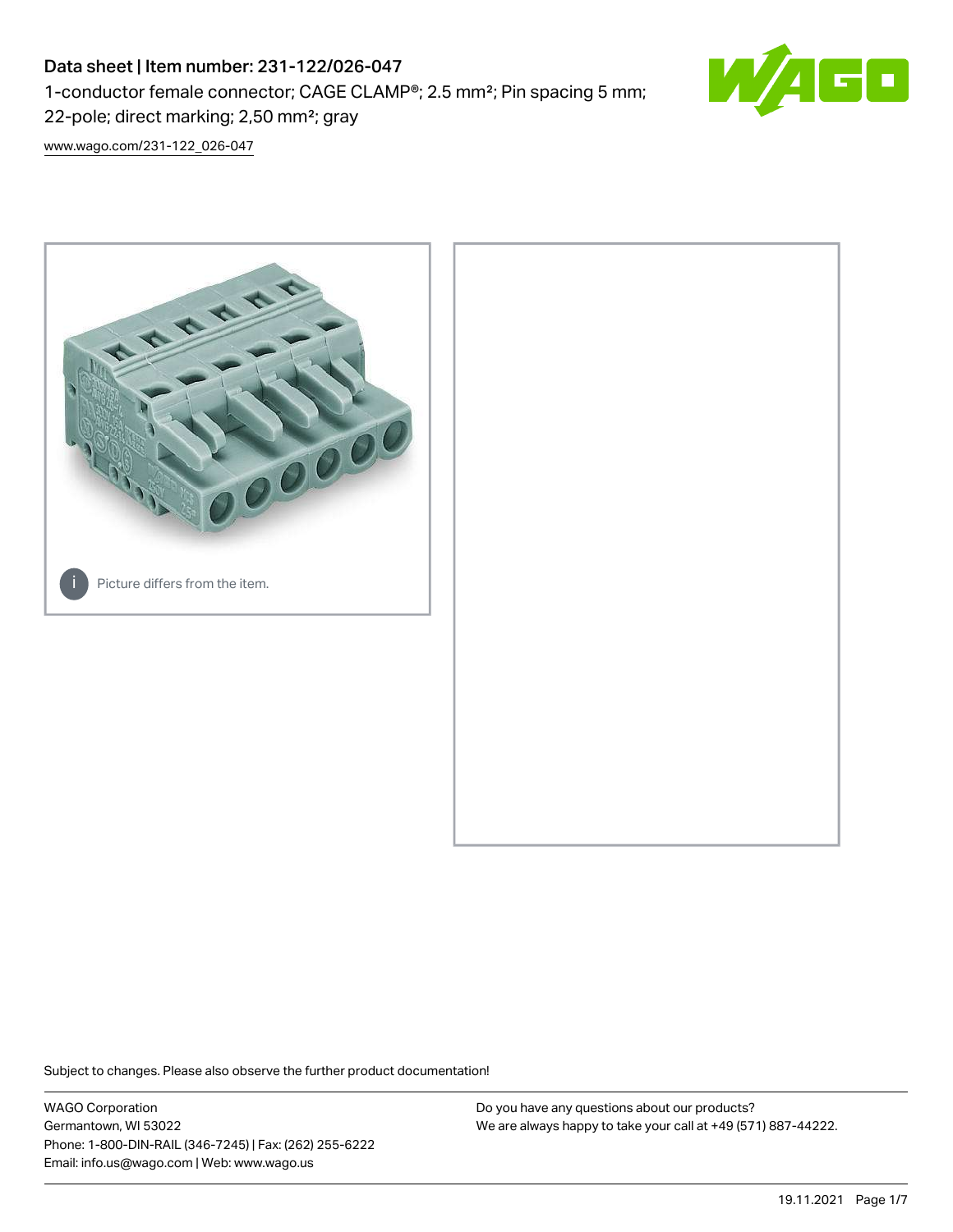

Dimensions in mm

 $L =$  (pole no. x pin spacing) + 1.5 mm

2- to 3-pole female connectors – one latch only

## Item description

- **Universal connection for all conductor types**
- Easy cable pre-assembly and on-unit wiring via vertical and horizontal CAGE CLAMP<sup>®</sup> actuation  $\blacksquare$
- $\blacksquare$ Integrated test ports
- $\blacksquare$ With coding fingers

Subject to changes. Please also observe the further product documentation! Data

WAGO Corporation Germantown, WI 53022 Phone: 1-800-DIN-RAIL (346-7245) | Fax: (262) 255-6222 Email: info.us@wago.com | Web: www.wago.us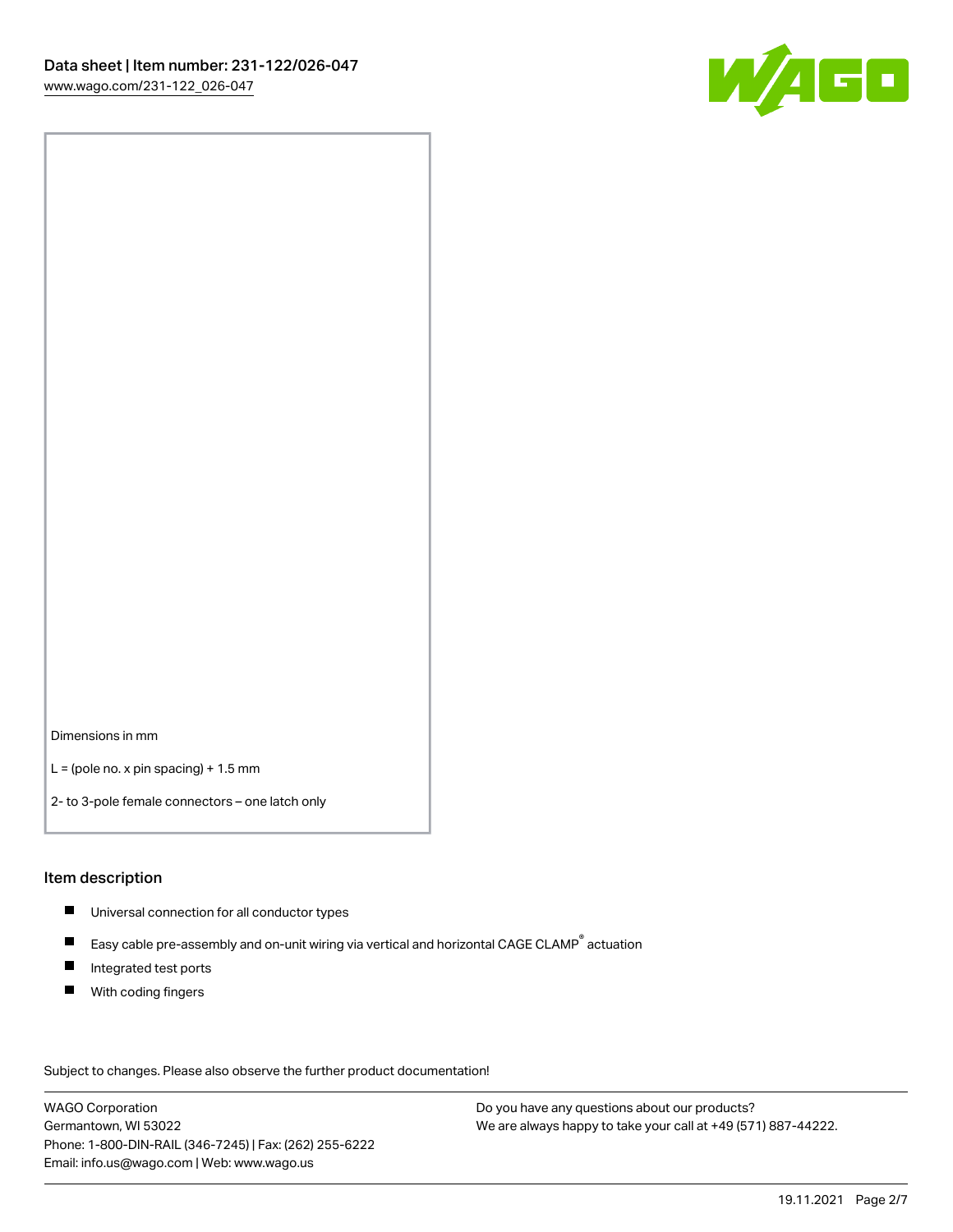

# Data Notes

| Safety information 1 | The MCS-MULTI CONNECTION SYSTEM includes connectors<br>without breaking capacity in accordance with DIN EN 61984. When<br>used as intended, these connectors must not be connected<br>/disconnected when live or under load. The circuit design should<br>ensure header pins, which can be touched, are not live when<br>unmated. |
|----------------------|-----------------------------------------------------------------------------------------------------------------------------------------------------------------------------------------------------------------------------------------------------------------------------------------------------------------------------------|
| Variants:            | Gold-plated or partially gold-plated contact surfaces<br>Other versions (or variants) can be requested from WAGO Sales or<br>configured at https://configurator.wago.com/                                                                                                                                                         |

# Connection data

# Connection 1

| Connection technology                             | CAGE CLAMP <sup>®</sup>                |
|---------------------------------------------------|----------------------------------------|
| Actuation type                                    | Operating tool                         |
| Solid conductor                                   | $0.082.5$ mm <sup>2</sup> / 28  12 AWG |
| Fine-stranded conductor                           | $0.082.5$ mm <sup>2</sup> / 28  12 AWG |
| Fine-stranded conductor; with insulated ferrule   | $0.251.5$ mm <sup>2</sup>              |
| Fine-stranded conductor; with uninsulated ferrule | $0.252.5$ mm <sup>2</sup>              |
| Strip length                                      | 89 mm / 0.31  0.35 inch                |
| Number of poles                                   | 22                                     |
| Conductor entry direction to mating direction     | 0°                                     |

# Approvals / Certificates

## Country specific Approvals

| Logo         | Approval                 | <b>Additional Approval Text</b> | Certificate<br>name |
|--------------|--------------------------|---------------------------------|---------------------|
| $\mathbb{R}$ | <b>CSA</b>               | C <sub>22.2</sub>               | LR 18677-           |
| ≃            | DEKRA Certification B.V. |                                 | 25                  |

#### Ship Approvals

**BUREAU** 

|      |                     |                                 | Certificate |
|------|---------------------|---------------------------------|-------------|
| Logo | Approval            | <b>Additional Approval Text</b> | name        |
|      | BV                  | IEC 60998                       | 11915/D0    |
| 0    | Bureau Veritas S.A. |                                 | BV          |
|      |                     |                                 |             |

Subject to changes. Please also observe the further product documentation!

WAGO Corporation Germantown, WI 53022 Phone: 1-800-DIN-RAIL (346-7245) | Fax: (262) 255-6222 Email: info.us@wago.com | Web: www.wago.us Do you have any questions about our products? We are always happy to take your call at +49 (571) 887-44222.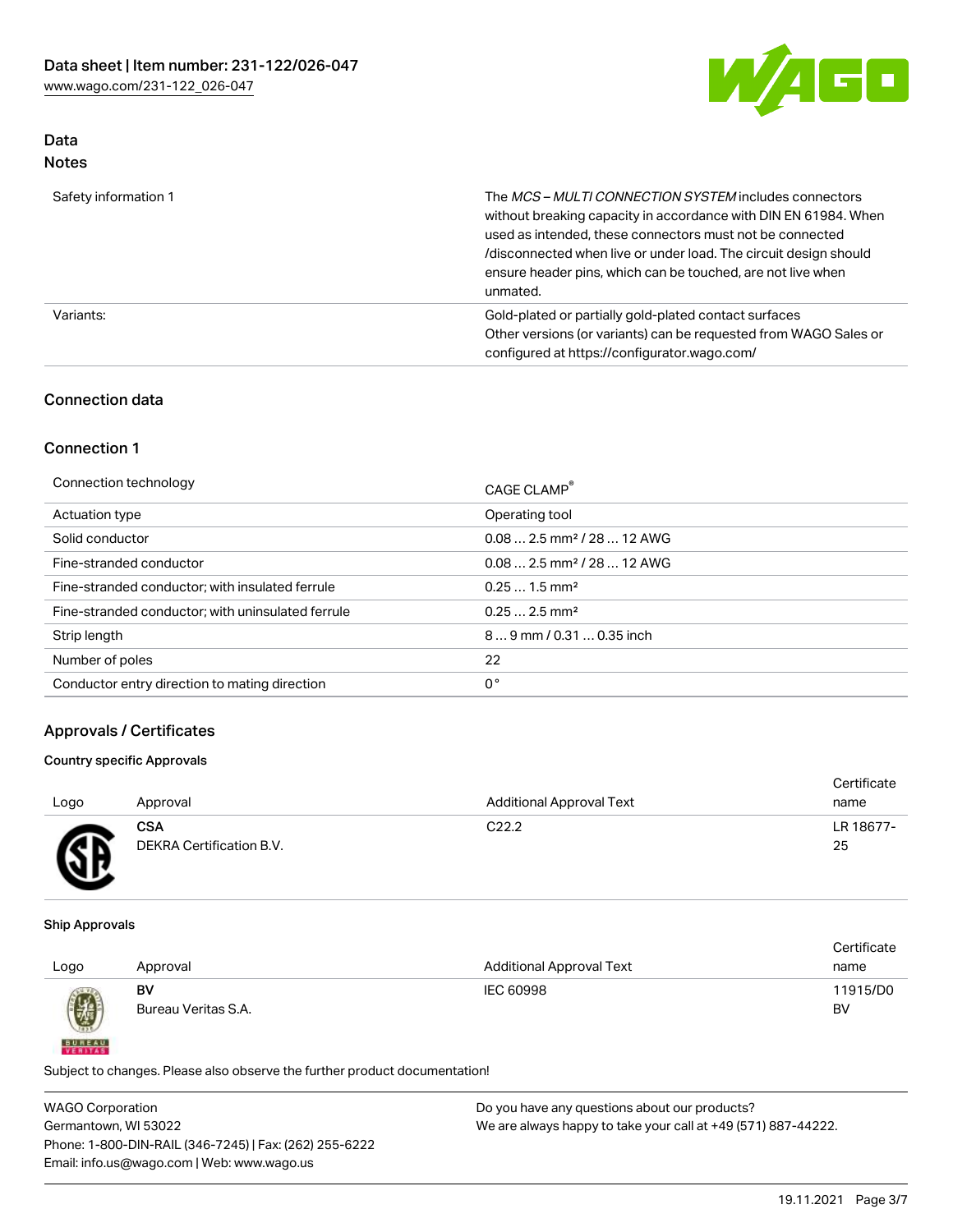

#### UL-Approvals

| Logo | Approval                       | <b>Additional Approval Text</b> | Certificate<br>name |
|------|--------------------------------|---------------------------------|---------------------|
|      | UL                             | <b>UL 1977</b>                  | E45171              |
| R    | Underwriters Laboratories Inc. |                                 |                     |
|      | UL                             | <b>UL 1059</b>                  | E45172              |
| Р.   | Underwriters Laboratories Inc. |                                 |                     |

#### Counterpart

| boone                                    | Item no.231-622<br>Male connector; 22-pole; Pin spacing 5 mm; gray                                              |            | www.wago.com/231-622         |          |  |
|------------------------------------------|-----------------------------------------------------------------------------------------------------------------|------------|------------------------------|----------|--|
|                                          | Item no.231-152/001-000<br>Male header; 22-pole; THT; 1.0 x 1.0 mm solder pin; straight; pin spacing 5 mm; gray |            | www.wago.com/231-152/001-000 |          |  |
|                                          | Item no.231-452/001-000<br>Male header; 22-pole; THT; 1.0 x 1.0 mm solder pin; angled; pin spacing 5 mm; gray   |            | www.wago.com/231-452/001-000 |          |  |
| <b>Downloads</b><br><b>Documentation</b> |                                                                                                                 |            |                              |          |  |
| <b>Additional Information</b>            |                                                                                                                 |            |                              |          |  |
| Technical explanations                   |                                                                                                                 | 2019 Apr 3 | pdf<br>2.0 MB                | Download |  |

# Installation Notes

Subject to changes. Please also observe the further product documentation!

WAGO Corporation Germantown, WI 53022 Phone: 1-800-DIN-RAIL (346-7245) | Fax: (262) 255-6222 Email: info.us@wago.com | Web: www.wago.us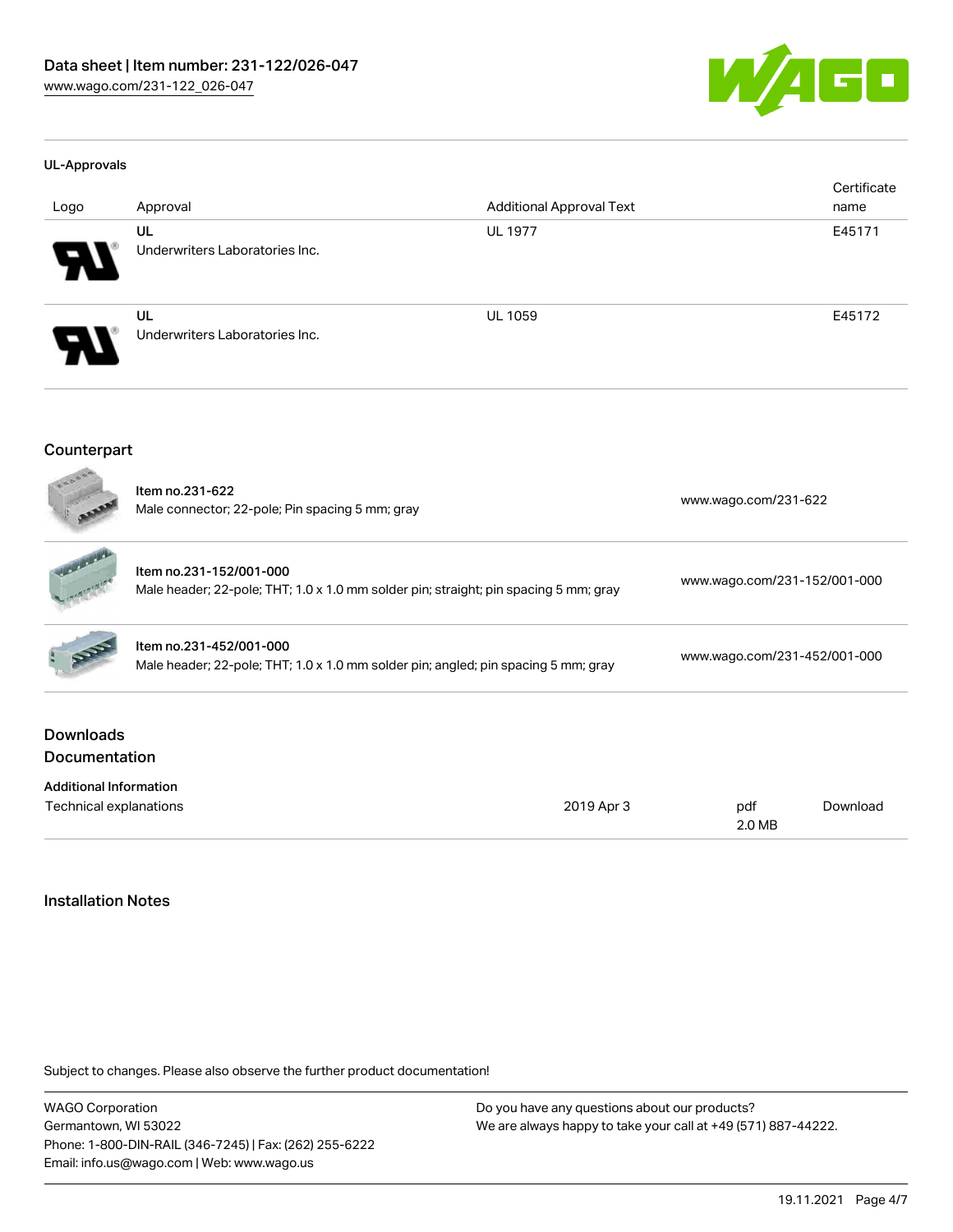



Inserting a conductor via 3.5 mm screwdriver – CAGE CLAMP® actuation parallel to conductor entry.



Inserting a conductor via 3.5 mm screwdriver – CAGE CLAMP® actuation perpendicular to conductor entry.



Inserting a conductor into CAGE CLAMP® unit via operating lever (231-291).



Inserting a conductor via operating tool.



Coding a female connector by removing coding finger(s).

Subject to changes. Please also observe the further product documentation!

WAGO Corporation Germantown, WI 53022 Phone: 1-800-DIN-RAIL (346-7245) | Fax: (262) 255-6222 Email: info.us@wago.com | Web: www.wago.us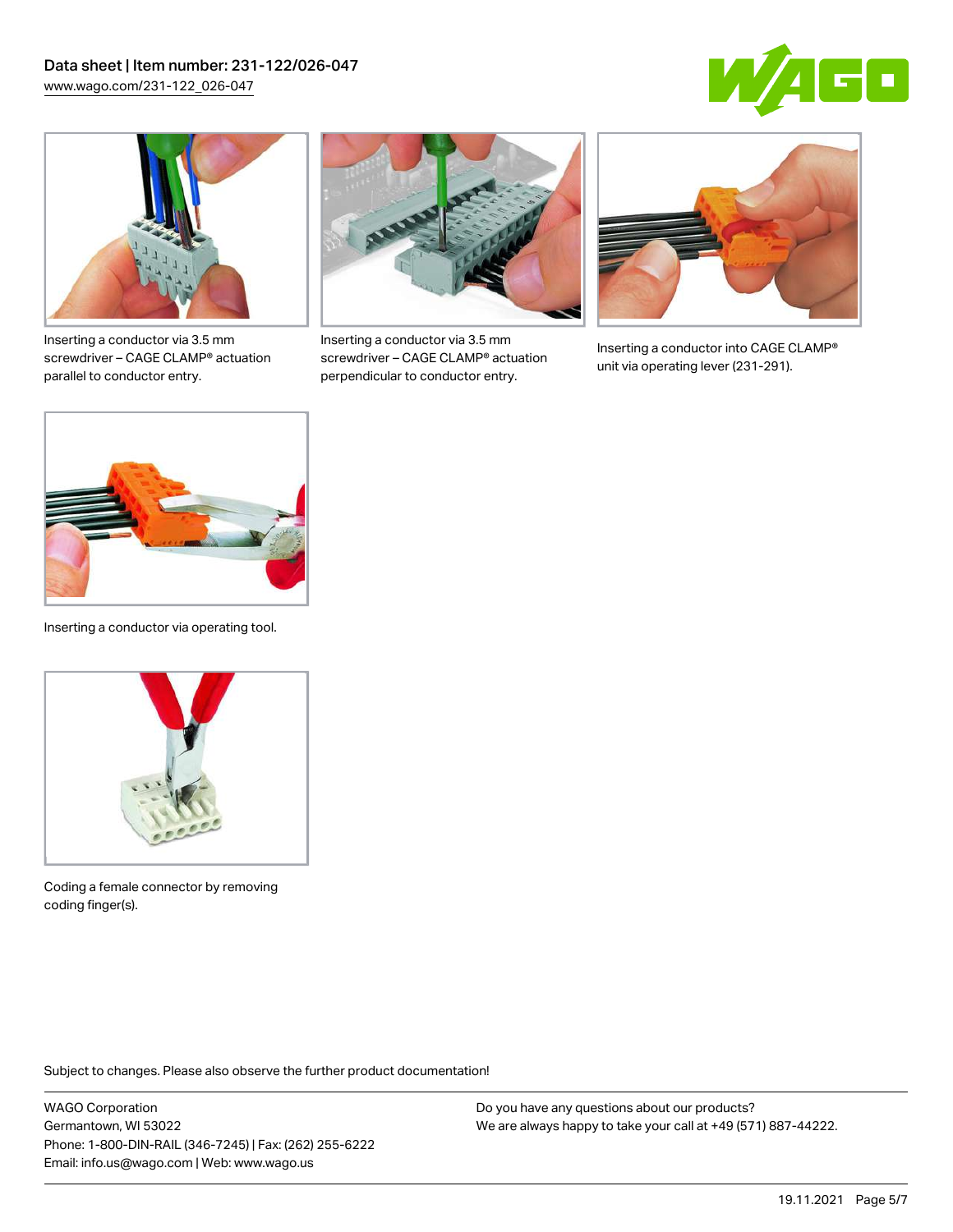



Testing – female connector with CAGE CLAMP®

Integrated test ports for testing perpendicular to conductor entry via 2 or 2.3 mm Ø test plug

Installation



Male connector with strain relief plate



Strain relief housing shown with a male connector equipped with CAGE CLAMP®



Labeling via direct marking or self-adhesive strips.

Subject to changes. Please also observe the further product documentation! Product family

WAGO Corporation Germantown, WI 53022 Phone: 1-800-DIN-RAIL (346-7245) | Fax: (262) 255-6222 Email: info.us@wago.com | Web: www.wago.us